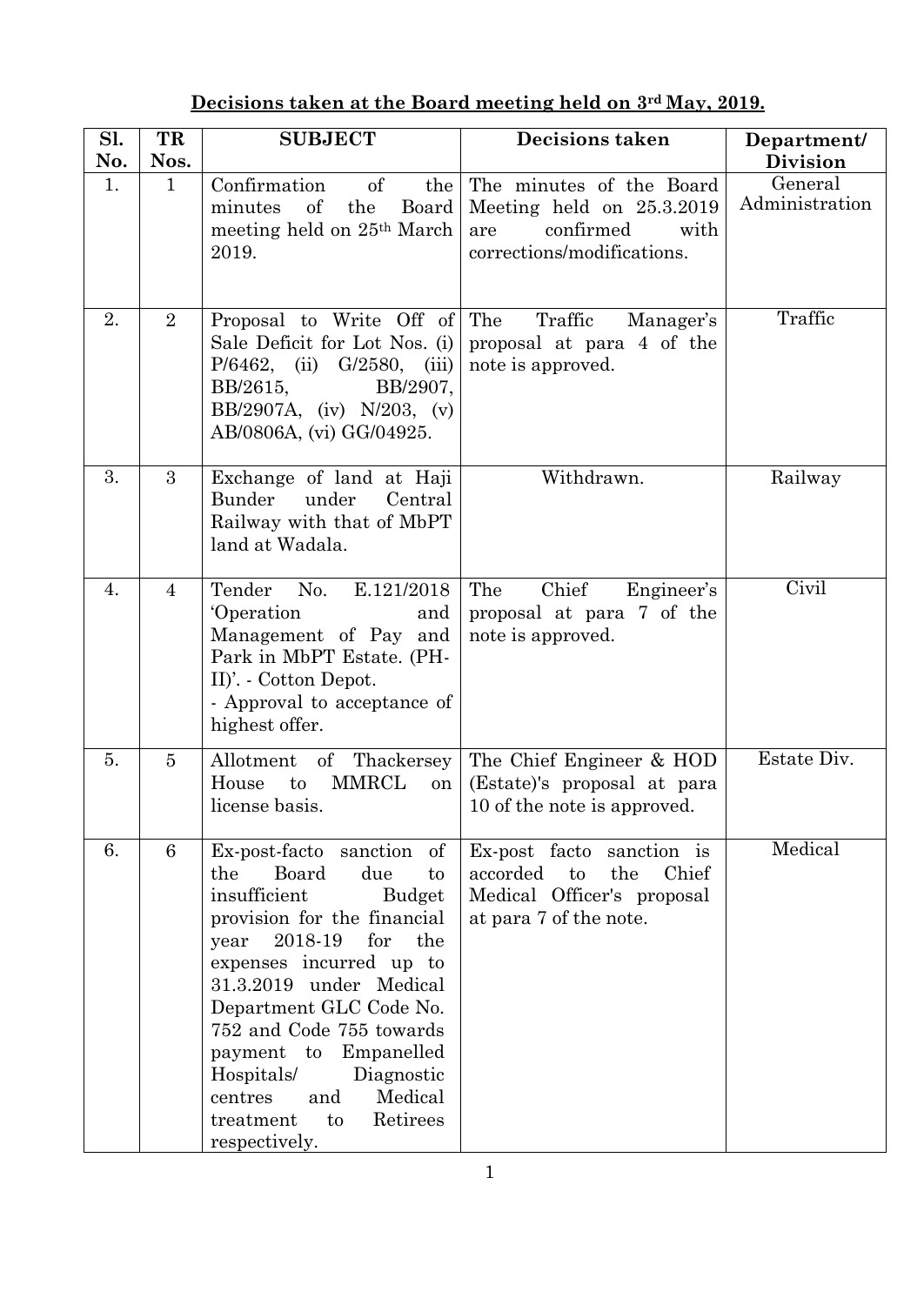| Sl.<br>No. | TR<br>Nos.     | <b>SUBJECT</b>                                                                                                                                                      | Decisions taken                                                                                                                                                                                           | Department/<br><b>Division</b> |
|------------|----------------|---------------------------------------------------------------------------------------------------------------------------------------------------------------------|-----------------------------------------------------------------------------------------------------------------------------------------------------------------------------------------------------------|--------------------------------|
| 7.         | $\overline{7}$ | Increase in remuneration<br>of S/Shri Padmakar Juikar,<br>OSD (Sr)<br>and Laxman<br><b>OSD</b><br>Jadhav,<br>(Jr)<br>appointed<br>contract<br>on<br>basis.          | Approval is accorded to the<br>increase<br>in<br>consolidated<br>S/Shri<br>remuneration<br>to<br>Padmakar Gosavi<br>Juikar<br>and<br>Laxman<br>Ganpat<br>Jadhav, as brought out in<br>para 6 of the note. | Security Div.                  |
| 8.         | 8              | for<br>General<br>Proposal<br>revision of Scale of Rates of<br>Mumbai Port.                                                                                         | The FA&CAO's proposal at<br>para 1 of the<br>note<br>is<br>approved.                                                                                                                                      | Finance                        |
| 9.         | 9              | Allotment of office space to<br>Cochin Shipyard Ltd. (CSL)<br>3 <sup>rd</sup><br>floor, Bhandar<br>at<br>Bhavan.                                                    | The Chief Engineer & HoD<br>(Estate)'s proposal at para 3<br>of the note is approved with<br>above<br>mentioned<br>the<br>amendments.                                                                     | Estate Div.                    |
| 10.        | 10             | Demolition of Foot-Over-<br>Bridge near Red gate on P.<br>D'Mello Road.                                                                                             | Chief<br>The<br>Engineer's<br>proposal at para 8 of the<br>note is approved.                                                                                                                              | Civil                          |
| 11.        | 11             | Declaration of holiday on<br>29th April, 2019 on account<br>of General Parliamentary<br>Elections, 2019.                                                            | Sanction is accorded to treat<br>the day 29 <sup>th</sup> April 2019 as<br>holiday<br>for<br>$\csc$<br>the<br>purpose of Docks Bye Law<br>No.118.                                                         | General<br>Administration      |
| 12.        | 12             | Action Taken Report on the<br>taken<br>decisions<br>in<br>the<br>Board meetings held<br>on<br>$20th$ February 2019 and 7 <sup>th</sup><br>March 2019, respectively. | The Action Taken Reports<br>on the decisions taken in the<br>Board Meetings held<br>on<br>20.2.2019 and 7.3.2019 is<br>approved,<br>reviewed<br>and<br>taken on record.                                   | General<br>Administration      |
| 13.        | 13             | Engagement of Insurance<br>Intermediary<br>for<br>Major<br>Ports.                                                                                                   | The FA&CAO's proposal at<br>of the<br>3 <sup>1</sup><br>para<br>note<br><i>is</i><br>approved.                                                                                                            | Finance                        |
| 14.        | 14             | Storage facilities for import<br>Gypsum / MOP and other<br>such bulk cargo at Mumbai<br>Port Trust for a period upto<br>180 days.                                   | The<br>Traffic<br>Manager's<br>proposal at para 6 of the<br>note is approved.                                                                                                                             | Traffic                        |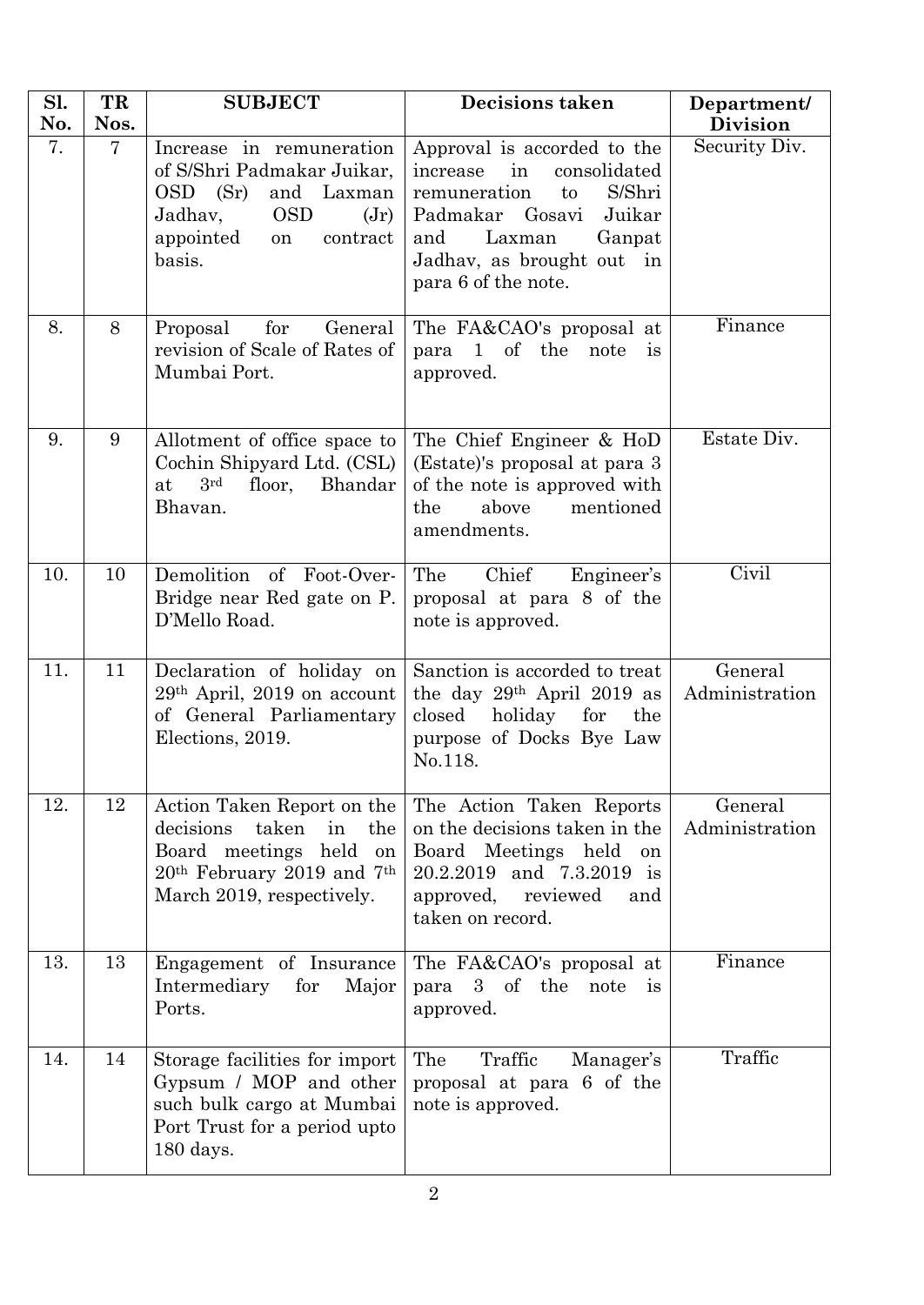| Sl.<br>No. | TR<br>Nos. | <b>SUBJECT</b>                                                                                                                                                                                                     | <b>Decisions taken</b>                                                                                                                                                                                                                                                                                                                                                                                                                                                                                                                                            | Department/<br><b>Division</b> |
|------------|------------|--------------------------------------------------------------------------------------------------------------------------------------------------------------------------------------------------------------------|-------------------------------------------------------------------------------------------------------------------------------------------------------------------------------------------------------------------------------------------------------------------------------------------------------------------------------------------------------------------------------------------------------------------------------------------------------------------------------------------------------------------------------------------------------------------|--------------------------------|
| 15.        | 15         | Establishment<br>of<br>600<br>Super<br>bedded<br>Specialty<br>Hospital with an option to<br>develop a Medical College<br>and further expansion of<br>Hospital on PPP.                                              | to accord ex-post facto<br>(i)<br>the<br>approval<br>to<br>extension of last date of<br>submission of bids upto<br>6.5.2019 at 2.00 p.m.;<br>no more extension to be<br>(ii)<br>granted after 6.5.2019;<br>(iii) the bidder to<br>make<br>Power<br>Point<br>the<br>presentation<br>to<br>Trustees;<br>(iv) the Trustees to visit the<br>bidder's<br>participating<br>hospital<br>to<br>satisfy<br>themselves<br>of<br>the<br>capability of providing<br>super-speciality<br>services;<br>thereafter the Board to<br>(v)<br>decide on opening of<br>technical bid. | Medical                        |
| 16.        | 16         | Development of Marina in<br>Mumbai Port.                                                                                                                                                                           | Chief<br>The<br>Engineer's<br>proposal at para 9 of the<br>note is approved.                                                                                                                                                                                                                                                                                                                                                                                                                                                                                      | Civil                          |
| 17.        | 17         | Sanction<br>to<br>excess<br>and<br>extra items in respect of the<br>two packages of Fifth Oil<br>Berth<br>project<br>and<br>additional work to Project<br>Management Consultant,<br>Engineers India Ltd.           | The<br>Chief<br>Engineer's<br>proposal at para 6 of the<br>note is approved.                                                                                                                                                                                                                                                                                                                                                                                                                                                                                      | Civil                          |
| 18.        | 18         | RFQ No. CE.FSRU/2019 -<br>Floating<br>"Setting<br>$\mathrm{of}$<br>up<br>Storage and Regasification<br>Unit (FSRU) in Mumbai<br>Harbour on License basis."<br>Fixation of the Reserve<br>Price for allotting area. | The<br>Land<br>Allotment<br>Committee's<br>recommendations at para 6<br>of the note is approved.                                                                                                                                                                                                                                                                                                                                                                                                                                                                  | Civil                          |